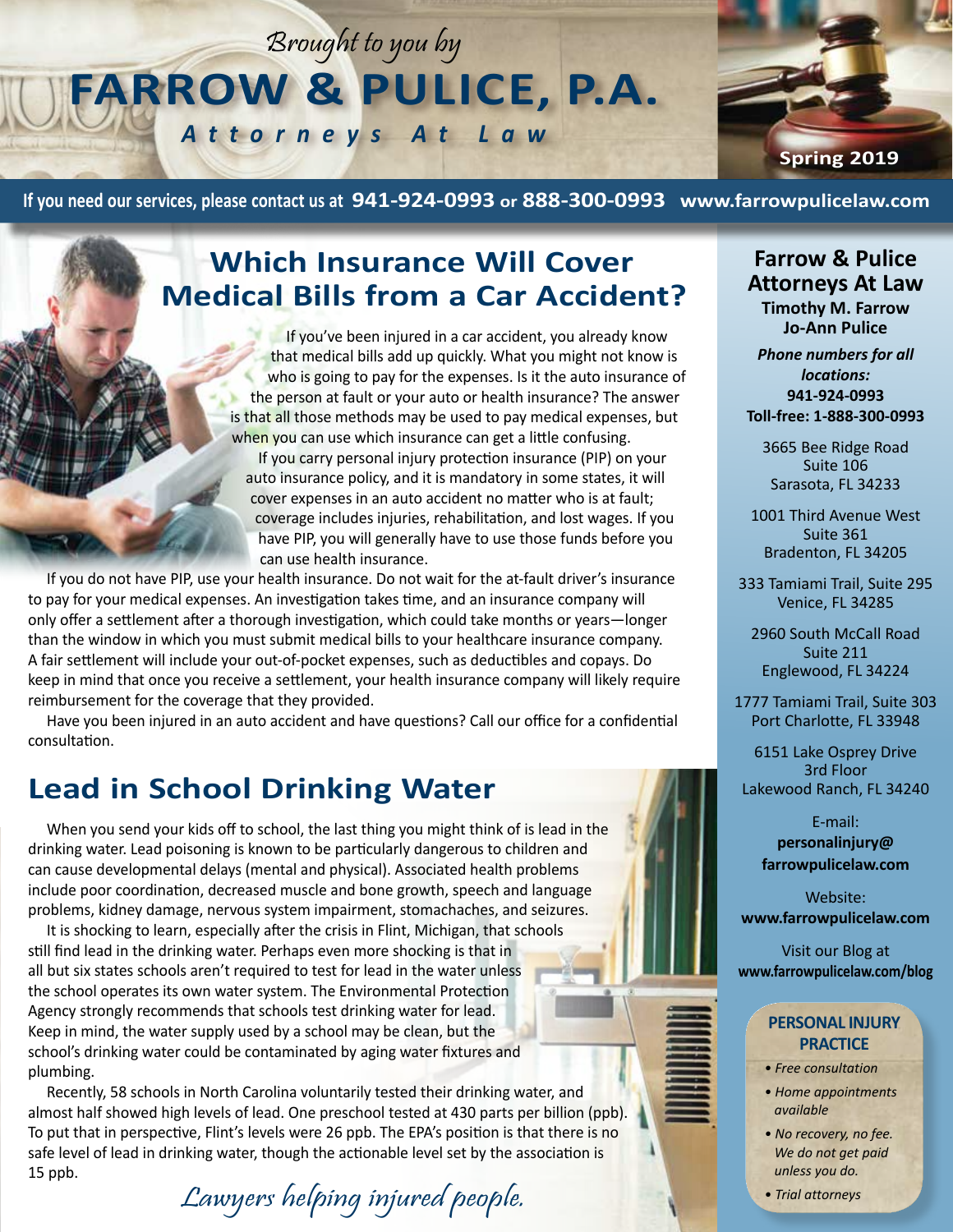## **How To File a Lawsuit on Behalf of a Child**

Kids get hurt; it's a given. But what if they are seriously injured and it was due to the negligence of another person or business? For example, if a child suffers serious head trauma and permanent scarring due to a collision at a skatepark, it's easy to write it off as "kids being kids." But, if the park was understaffed and

| <b>Children have the same</b> |
|-------------------------------|
| rights as adults to           |
| be compensated                |
| for damages if                |
| they've been                  |
| injured, but                  |
| they cannot                   |
| file a claim.                 |
|                               |

allowed too many skaters/skateboarders in the area where your child was hurt, you likely could file a claim for their injuries. The park may be considered negligent because it broke its commitment to provide a safe environment for children to skate or skateboard.

Children have the same rights as adults to be compensated

for damages if they've been injured, but they cannot file a claim. A parent or legal guardian must file a lawsuit on their behalf. Depending on the severity of injuries, the damages could include pain and suffering, scarring or disfigurement, disability, and loss of current (in the case of a teen who works part-time) and/or future income.

What about compensation for medical expenses? Because medical bills and related expenses are paid by a parent, insurance company, or,

in most cases, a combination of the two, parents must file a separate claim for medical expenses.

If you have any questions about the process of filing a lawsuit on behalf of your child, call our office for a confidential consultation.

# wardrow word in a direction with the **INJURED ON THE GREEN?**

Golfing is a sport enjoyed by people of all ages and is not usually associated with serious injury during play, but golfers do get injured, sometimes through no fault of their own. A golf course covers many acres and must be maintained well so that people can safely play and walk or drive to each hole. In addition to premises conditions, golfers are at risk of being hit by wayward balls or clubs.

The owner of the golf course owes the highest duty of care to those invited onto the property and must provide a safe course to play on and warn players of any known hazards. Golfers also take an inherent risk when playing the game. The possibility of being hit by a ball while on the course is assumed by players.

Even so, the owners of a course must minimize the chance of injury through course design and property maintenance. This means that a tee box should be thoughtfully placed, driving

ranges should be netted, greens and paths should be free of obstacles (excluding the water and sound features that are part of the game!), and carts should be regularly maintained.

If the owner of a course fails to maintain the premises and carts, they can be held liable for a resulting injury. A Florida golfer was awarded \$475,000 when he suffered a serious injury after his golf cart flipped on a hole that was covered with grass and weeds. It turns out that the course owner knew about the hole but decided to cover it up instead of fix it.

Spectators are also at risk during tournaments. A woman was blinded in one eye at last September's Ryder Cup when a wayward tee shot by Brooks Koepka struck her. She contends that fans were allowed to stand too close to the holes and not enough was done to keep spectators safe or to warn them of the risk of being struck.

*A golf course covers many acres and must be maintained well so that people can safely play and walk or drive to each hole.*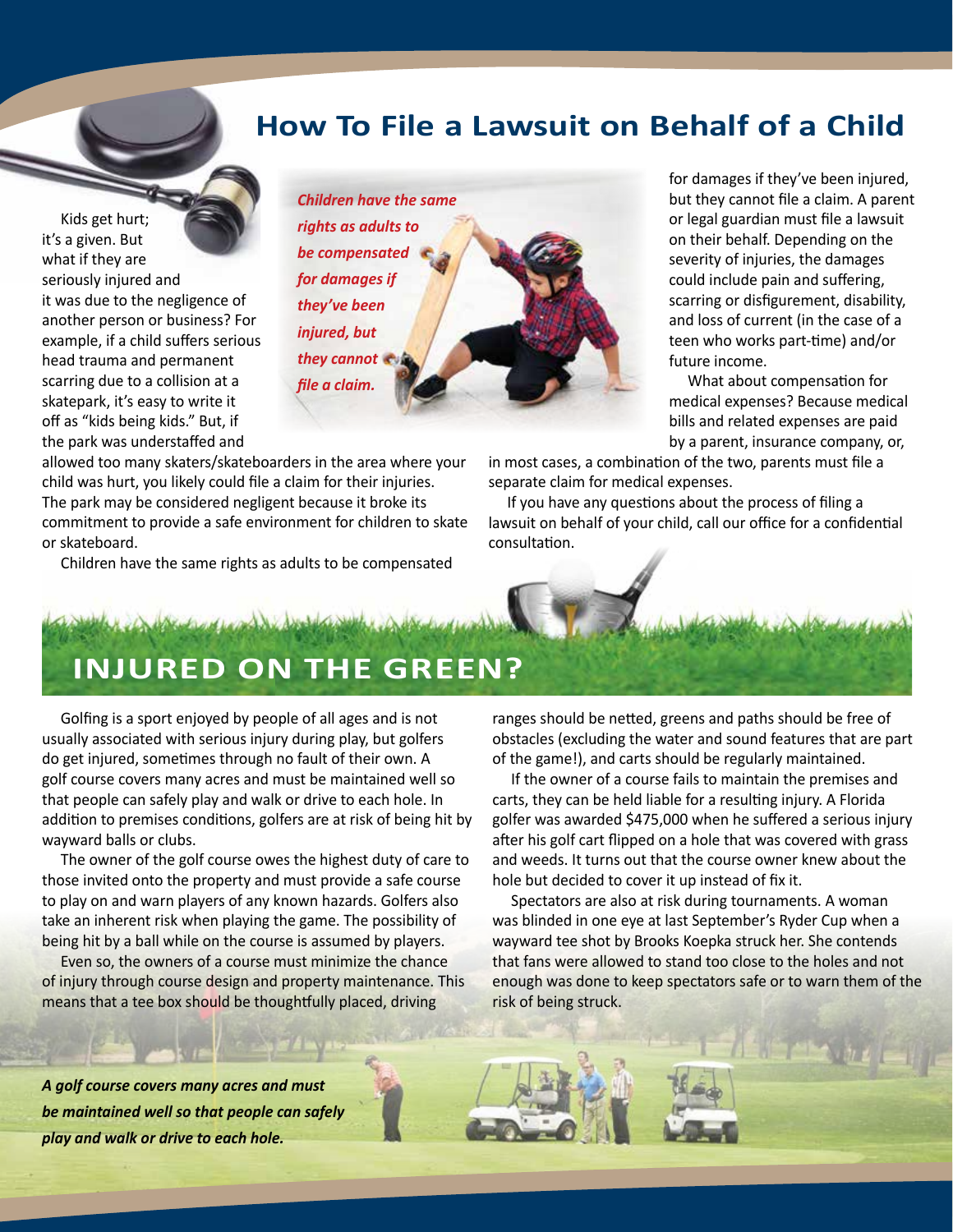# **<sup>D</sup>RUGGE<sup>D</sup> <sup>D</sup>RIVIN<sup>G</sup>**



The three "D"s of illegal driving are drunk, distracted, and drugged. Thanks to well-meaning public-relations campaigns, we hear quite a bit about the first two but not so much about drugged driving.

According to the National Survey on Drug Use and Health (NSDUH), in 2016, 20.7 million people age 16 or older drove under the influence of alcohol in the previous year, and 11.8 million drove under the influence of illicit drugs. As more states relax marijuana laws and wrestle with methamphetamine and prescription-medication addiction, this number is bound to increase.

While marijuana may be gaining acceptance for medicinal and recreational applications, it is still a deadly mix with driving. According to the NSDUH, it slows reaction time, impairs judgment of time and distance, alters attention, and decreases coordination. Methamphetamines can cause aggressive and reckless driving, and prescription sedatives can cause drowsiness and impaired reaction. Unlike alcohol, many states have zero tolerance for driving drugged, meaning a driver can be charged for any amount found in their blood or urine.

# **Will New Asbestos Regulations PANGER ASBESTUS**<br>**Put the Public Public at Risk?**

Asbestos exposure has been directly linked with chronic lung disease and deadly conditions including mesothelioma and cancers of the larynx, lungs, and gastrointestinal tract. Those with highest risk of exposure worked in the construction, automotive, shipping, manufacturing, and mining industries prior to the mid-1970s.

Given the history, it was stunning that the U.S. Environmental Protection Agency (EPA) enacted the Significant New Use Rule (SNUR) in June 2018, which critics say will make it easier for asbestos to be used in new consumer products. Scientists and health officials say that no amount of asbestos exposure is safe, and there are no safe "new" uses for the product. According to a *New York Times* article published in August of 2018, EPA policy analysts and scientists voiced their concern that SNUR, which claims to strengthen oversight of asbestos, will ultimately lead to more use of the materials.

According to the Asbestos Disease Awareness Organization, asbestos-related diseases kill 39,000 Americans a year. Symptoms can take up to 40 years to show, and many victims were exposed through secondhand sources, such as cleaning the laundry of those exposed to asbestos at work.



# *Watch Your Step*

As winter transitions into spring, some people let their guard down while walking, but freezing temperatures and icy conditions can still be a menace. Plus, the aftereffects of cold weather can result in uneven sidewalks, shifting outdoor tiles, and parking lots full of potholes.

A bad slip usually does nothing more than cause a moment of embarrassment, but such accidents also cause broken bones, torn ligaments, herniated discs, and spinal cord injuries that can require a significant amount of treatment and therapy. A serious injury may also result in lost work and wages. If you slip and fall due to someone else's negligence, you may be able to recover damages.

**In order to prove fault in a slip-and-fall accident, you must show that:** 

- The owner or employee caused the condition or hazard that resulted in the slip.
- The owner or employee was aware of the condition and did nothing.
- The owner or employee should have been aware of a hazard or condition through reasonable property management and repaired or removed it.

This spring, watch your step and please don't text and walk. Stop somewhere safe if you have to look at your screen.